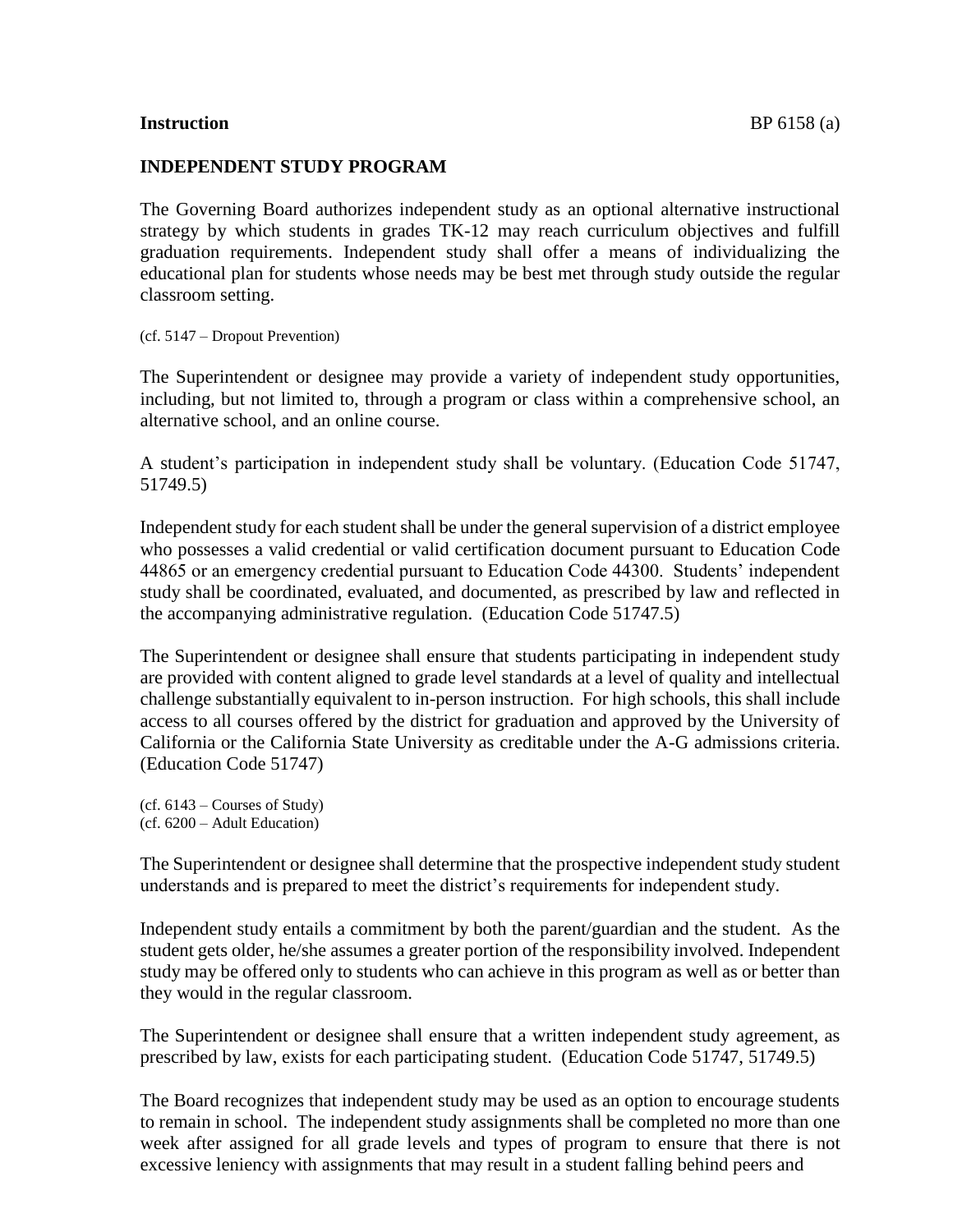increasing the risk of dropping out of school. However, when necessary based on the specific circumstances of the student's approved program, the Superintendent or designee may allow for a longer period of time between the date an assignment is made and when it is due, up to the termination date of the agreement.

The minimum period of time for any independent study option shall be three consecutive school days.

For the 2021-22 school year, the district shall offer independent study, as specified in Education Code 51745, to meet the educational needs of students unless the district has obtained a waiver. (Education Code 51745)

For the 2022-23 school year and thereafter, the Superintendent or designee may continue to offer and approve independent study for an individual student upon determining that the student is prepared to meet the district's requirements for independent study and is likely to succeed in independent study as well as or better than the student would in the regular classroom setting.

An evaluation shall be conducted to determine whether it is in a student's best interest to remain in independent study whenever the student fails to make satisfactory educational progress and/or misses three assignments. Satisfactory educational progress shall be determined based on all following indicators: (Education Code 51747)

- 1. The student's achievement and engagement in the independent study program, as indicated by the student's performance on applicable student-level measures of student achievement and engagement specified in Education Code 52060.
- 2. The completion of assignments, assessments, or other indicators that evidence that the student is working on assignments.
- 3. Learning required concepts, as determined by the supervising teacher.
- 4. Progress towards successful completion of the course of study or individual course, as determined by the supervising teacher.

The Superintendent or designee shall ensure that students participating in independent study for 15 school days or more receive the following throughout the school year: (Education Code 51747)

- 1. For students in kindergarten, and grades 1 to 3, opportunities for daily synchronous instruction.
- 2. For students in grades 4-8, opportunities for both daily live interaction and at least weekly synchronous instruction.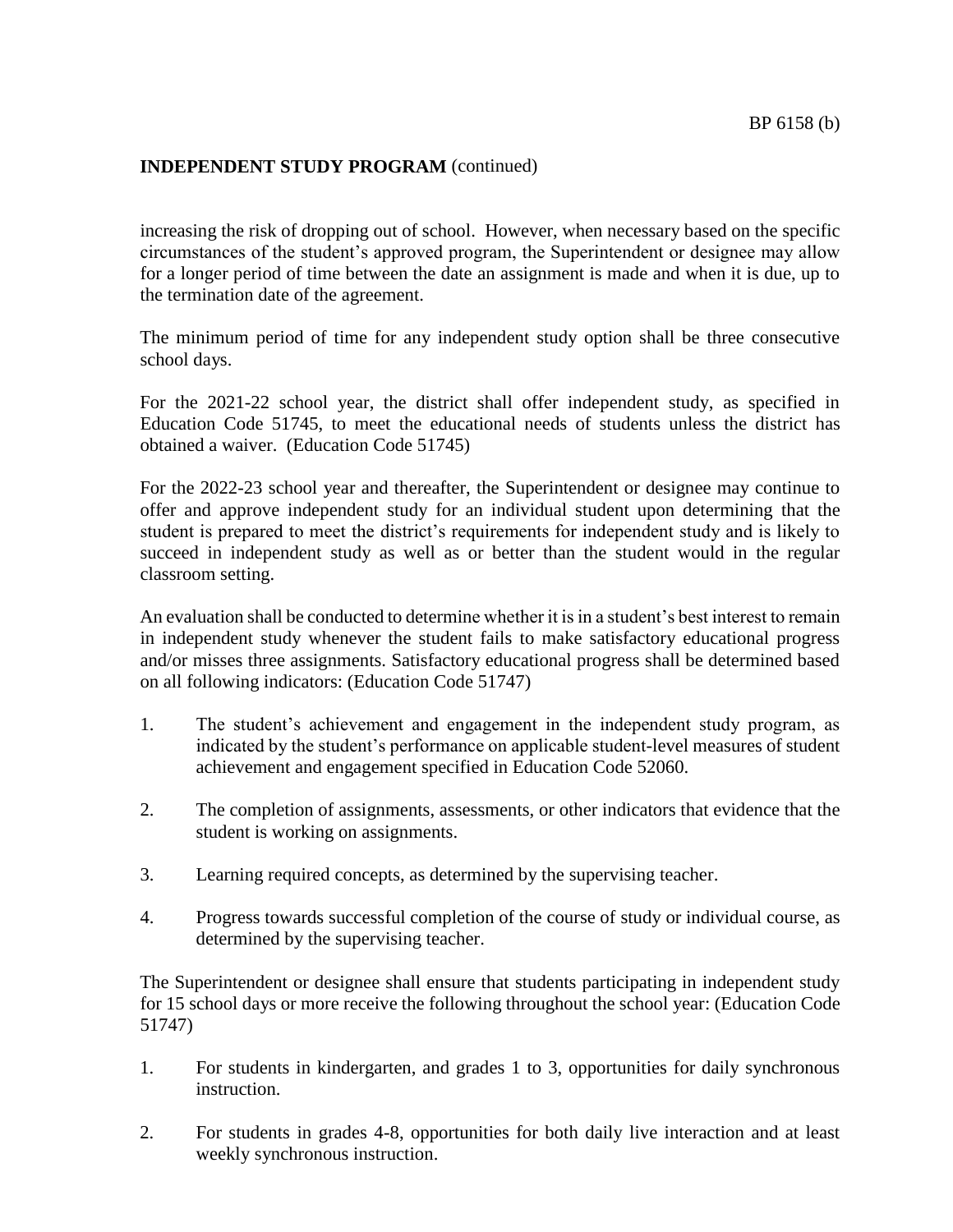3. For students in grades 9-12, opportunities for at least weekly synchronous instruction.

The Superintendent or designee shall ensure that procedures for tiered reengagement strategies are used for all students who are not generating attendance for more than three school days or 60 percent of the instructional days in a school week, or who are in violation of their written agreement. This requirement only applies to students participating in an independent study program for 15 school days or more. The procedures shall include, but are not necessarily limited to, all of the following: (Education Code 51747)

- 1. Verification of current contact information for each enrolled student.
- 2. Notification to parents/guardians of lack of participation within one school day of the absence or lack of participation.
- 3. A plan for outreach from the school to determine student needs, including connection with health and social services as necessary.
- 4. A clear standard for requiring a student-parent-educator conference to review a student's written agreement and reconsider the independent study program's impact on the student's achievement and well-being.

The Superintendent or designee shall develop a plan to transition students, whose families wish to return to in-person instruction from independent study expeditiously, and in no case, later than five instructional days. This requirement only applies to students participating in an independent study program for 15 school days or more. (Education Code 51747)

The district shall provide written notice to the parents/guardians of all enrolled students of the option to enroll their child in in-person instruction or independent study during the 2021-2022 school year. This notice shall be posted on the district's web site, and shall include, at a minimum, information about the right to request a student-parent-educator conference before enrollment, student rights regarding procedures for enrolling, disenrolling, and reenrolling in independent study, and the instructional time, including synchronous and asynchronous learning, that a student will have access to as part of independent study. (Education Code 51747)

Upon the request of the parent/guardian of a student, before making a decision about enrolling or disenrolling in independent study and entering into a written agreement to do so, the district shall conduct a telephone, videoconference, or in-person student-parent-educator conference or other meeting during which the student, parent/guardian, or their advocate may ask questions about the educational options, including which curriculum offerings and nonacademic supports will be available to the student in independent study. (Education Code 51747)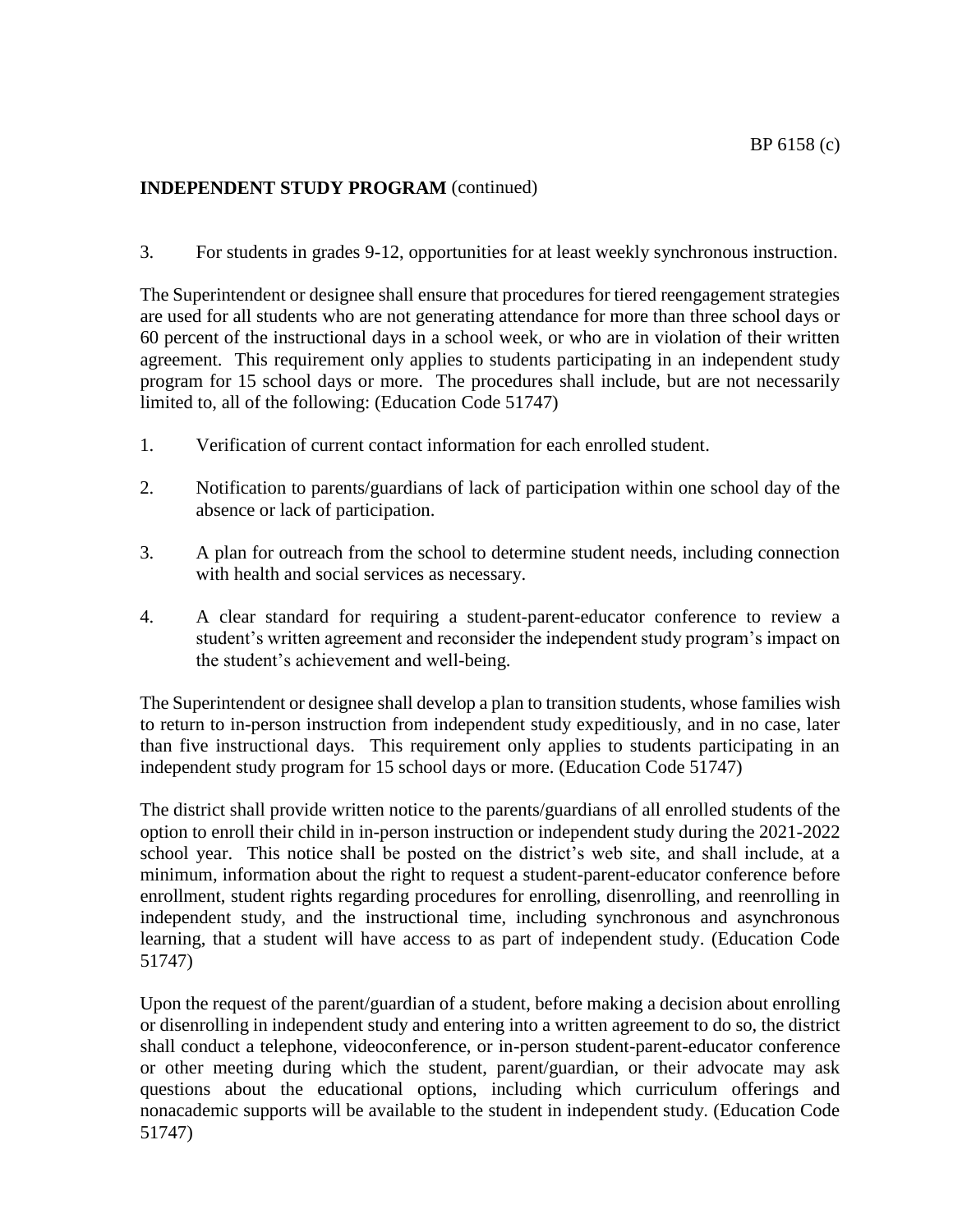#### **Independent Studies Agreement**

For the 2021–22 school year only, the district shall obtain a signed written agreement for independent study no later than 30 days after the first day of instruction.

A written agreement shall be developed and implemented for each student participating in independent study for three or more consecutive school days. (Education Code 46300, 51747; 5 CCR 11703)

The agreement shall include general student data, including the student's name, address, grade level, birth date, school of enrollment, and program placement.

The independent study agreement for each participating student also shall include, but are not limited to, all of the following: (Education Code 51747; 5 CCR 11700, 11702)

- 1. The frequency, time, place, and manner for submitting the student's assignments, reporting the student's academic progress, and communicating with a student's parent/guardian regarding the student's academic progress.
- 2. The objectives and methods of study for the student's work and the methods used to evaluate that work.
- 3. The specific resources that will be made available to the student, including materials and personnel, and access to Internet connectivity and devices adequate to participate in the educational program and complete assigned work.
- 4. A statement of the Board's policy detailing the maximum length of time allowed between an assignment and its completion, the level of satisfactory educational progress, and the number of missed assignments which will trigger an evaluation of whether the student should be allowed to continue in independent study.
- 5. The duration of the independent study agreement, including the beginning and ending dates for the student's participation in independent study under the agreement, with a maximum of one school year.
- 6. A statement of the number of course credits or, for the elementary grades, other measures of academic accomplishment appropriate to the agreement, to be earned by the student upon completion.
- 7. A statement detailing the academic and other supports that will be provided to address the needs of students who are not performing at grade level, or need support in other areas, such as English learners, students with disabilities with an individualized education program or a Section 504 plan in order to be consistent with their program or plan,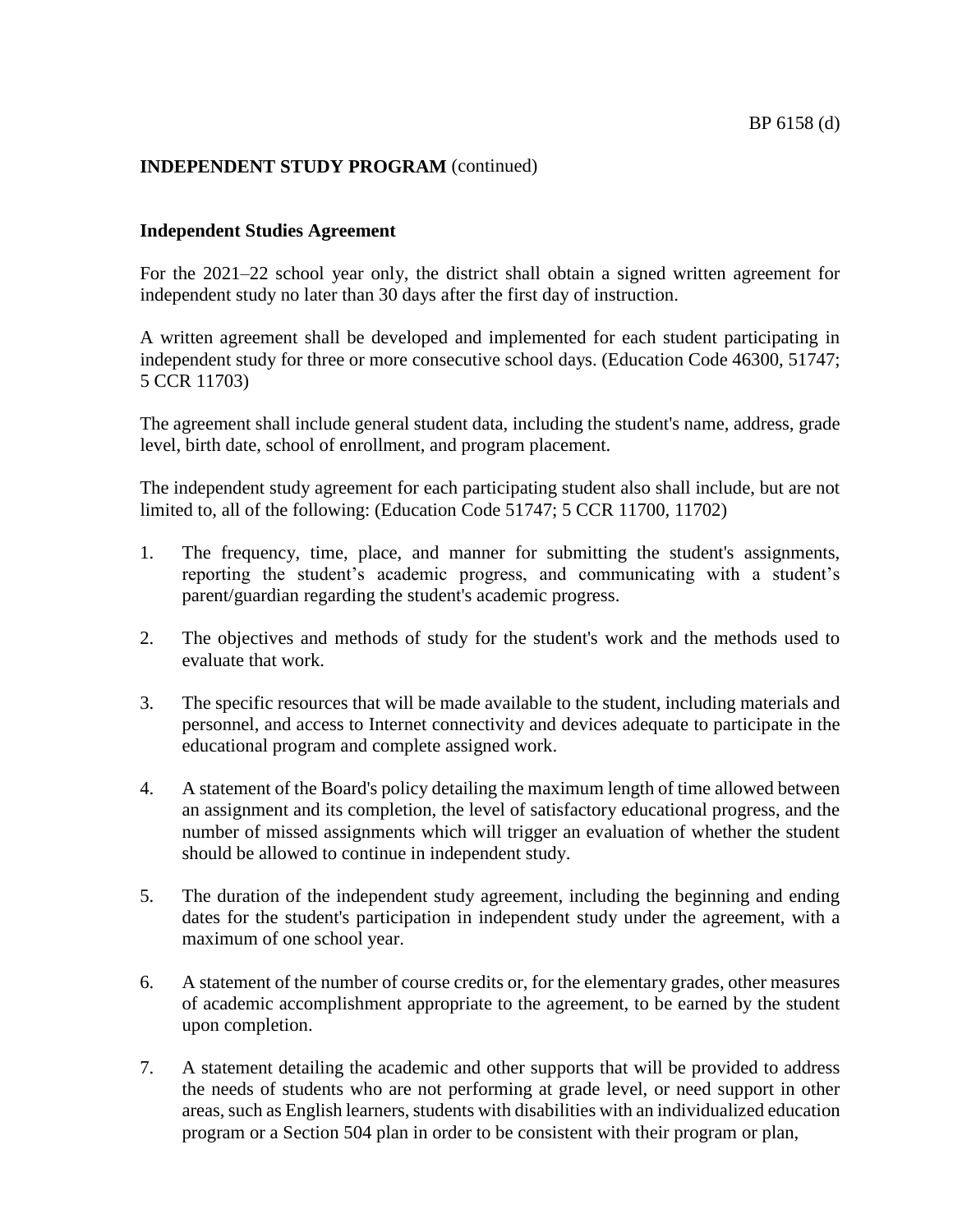students in foster care or experiencing homelessness, and students requiring mental health supports.

- 8. A statement that independent study is an optional educational alternative in which no student may be required to participate.
- 9. In the case of a suspended or expelled student who is referred or assigned to any school, class, or program pursuant to Education Code 48915 or 48917, a statement that instruction may be provided through independent study only if the student is offered the alternative of classroom instruction.
- 10. Before the commencement of independent study, the agreement shall be signed and dated by the student, the student's parent/guardian or caregiver if the student is under age 18 years, the certificated employee responsible for the general supervision of independent study, and all persons who have direct responsibility for providing assistance to the student. However, for the 2021-22 school year, the district shall obtain a signed written agreement for independent study from the student, or the student's parent/ guardian if the student is less than 18 years of age, the 5 certificated employee who has been designated as having responsibility for the general supervision of independent study, and all persons who have direct responsibility for providing assistance to the pupil, no later than 30 days after the first day of instruction.
- 11. A summary of the district's policies and procedures related to course-based independent study pursuant to Education Code 51749.5.

Written agreements may be signed using an electronic signature that complies with state and federal standards, as determined by the CDE. (Education Code 51749.6)

The student's or parent/guardian's signature shall constitute permission for the student to receive instruction through independent study. (Education Code 51749.6)

The Superintendent or designee shall retain a physical or electronic copy of the signed learning agreement for at least three years and as appropriate for auditing purposes. (Education Code 51749.6)

#### **Course-Based Independent Study**

The district's course-based independent study program for students in grades K-12 shall be subject to the following requirements: (Education Code 51749.5)

1. A signed learning agreement shall be completed and on file for each participating student pursuant to Education Code 51749.6.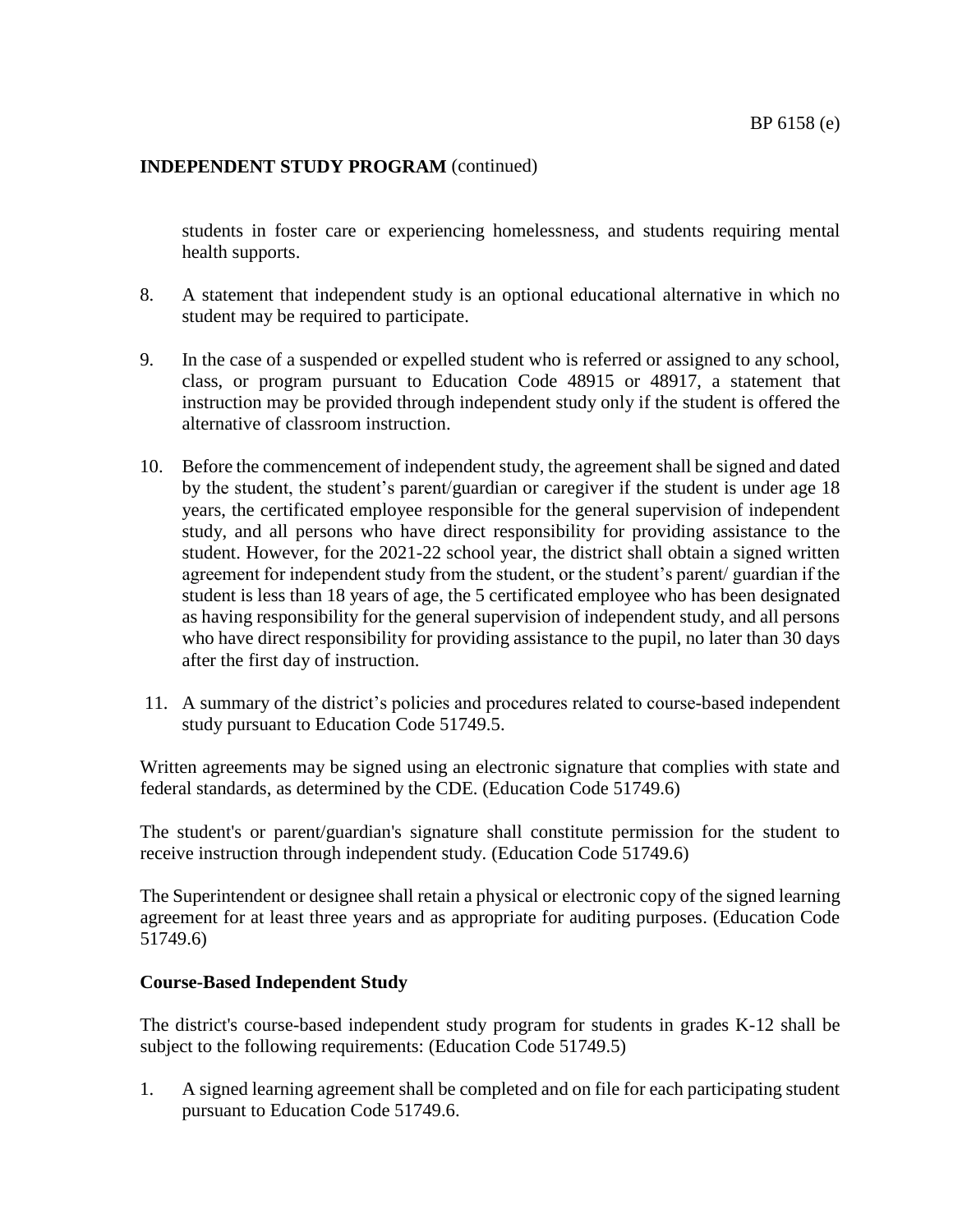- 2. Courses shall be taught under the general supervision of certificated employees who hold the appropriate subject matter credential and are employed by the district or by another district, charter school, or county office of education with which the district has a memorandum of understanding to provide the instruction.
- 3. Courses shall be annually certified by Board resolution to be of the same rigor and educational quality and to provide intellectual challenge that is substantially equivalent to in-person, classroom-based instruction, and shall be aligned to all relevant local and state content standards. For high schools, this shall include access to all courses offered by the district for graduation and approved by the University of California or the California State University as creditable under the A-G admissions criteria. The certification shall, at a minimum, include the duration, number of equivalent daily instructional minutes for each school day that student is enrolled, number of equivalent total instructional minutes, and number of course credits for each course, consistent with that of equivalent classroom-based courses. The certification shall also include plans to provide opportunities for students in grades transitional kindergarten, kindergarten, and grades 1-3 to receive daily synchronous instruction, for students in grades 4-8, to receive both daily live interaction and at least weekly synchronous instruction, and for students in grades 9-12 to receive at least weekly synchronous instruction.
- 4. Students enrolled in independent study courses shall meet the applicable age requirements established pursuant to Education Code 46300.1, 46300.4, 47612, and 47612.1, and the applicable residency and enrollment requirements established pursuant to Education Code 46300.2, 47612, 48204, and 51747.3.
- 5. For each student participating in an independent study course, satisfactory educational progress shall be determined based on the student's achievement and engagement in the independent study program, as indicated by their performance on applicable student-level measures of student achievement and student engagement set forth in Education Code 52060, completion of assignments, assessments, or other indicators that evidence that the student is working on assignments, learning of required concepts, as determined by the supervising teacher, and progress toward successful completion of the course of study or individual course, as determined by the supervising teacher.

If satisfactory educational progress in an independent study class is not being made, the teacher shall notify the student and, if the student is under age 18 years, the student's parent/guardian. The teacher shall conduct an evaluation to determine whether it is in the student's best interest to remain in the course or whether the student should be referred to an alternative program, which may include, but is not limited to, a regular school program. A written record of the evaluation findings shall be a mandatory interim student record maintained for three years from the date of the evaluation. If the student transfers to another California public school, the record shall be forwarded to that school.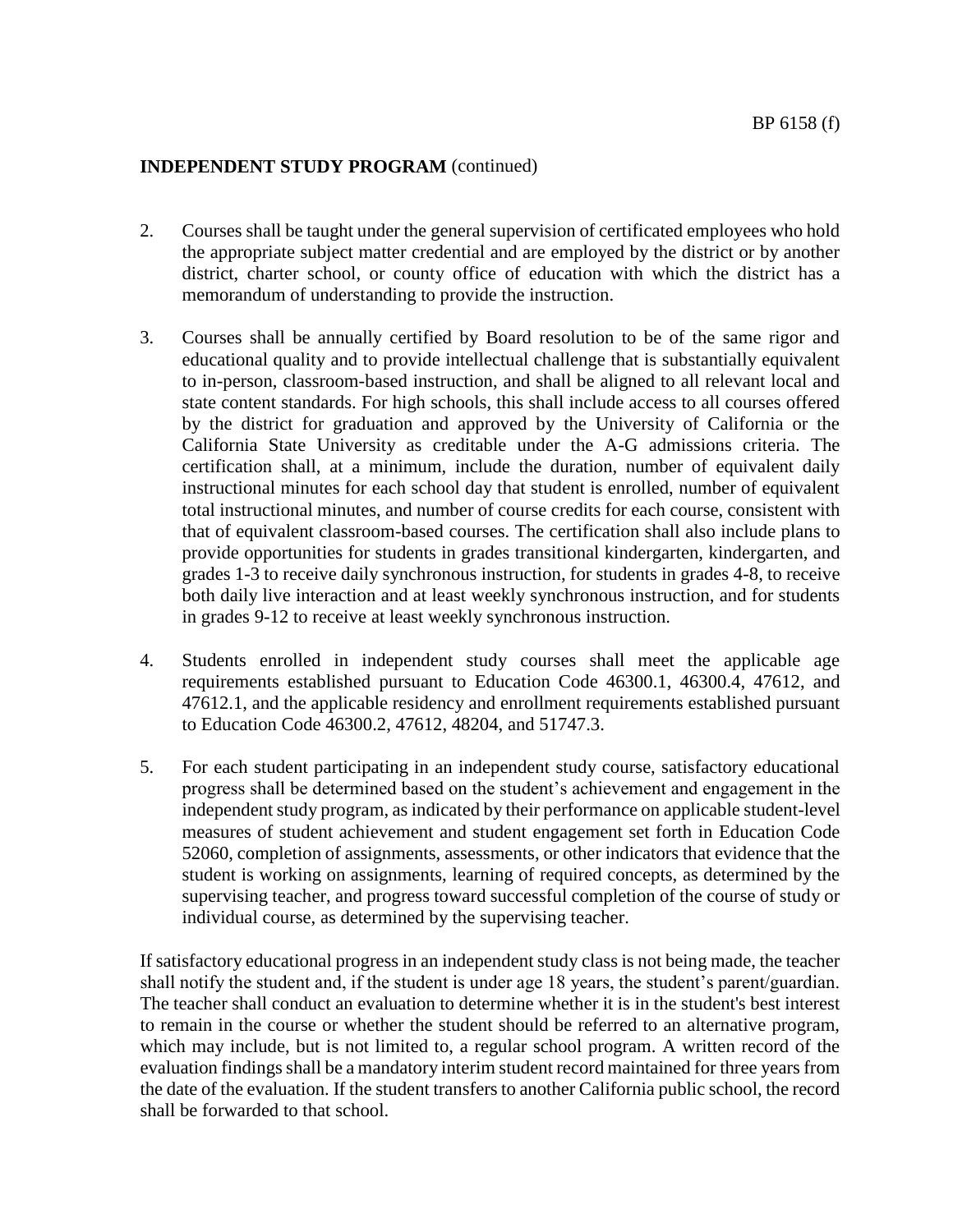Procedures for tiered reengagement strategies shall be used for all students who are not making satisfactory educational progress in one or more courses or who are in violation of the written learning agreement, as described in the section "Learning Agreement for Course-Based Independent Study" below. These procedures shall include, but are not necessarily limited to, the verification of current contact information for each enrolled student, notification to parents/guardians of lack of participation within one school day of the absence or lack of participation, a plan for outreach from the school to determine student needs, including connection with health and social services as necessary, and a clear standard for requiring a student-parent-educator conference to review a student's written agreement and reconsider the independent study program's impact on the student's achievement and well-being.

- 6. Examinations shall be administered by a proctor.
- 7. Statewide testing results shall be reported and assigned to the school at which the student is enrolled and shall be included in the aggregate results of the district. Test results also shall be disaggregated for purposes of comparisons with the test results of students enrolled in classroom-based courses.
- 8. A student shall not be required to enroll in courses included in the course-based independent study program.
- 9. The student-teacher ratio in the courses in this program shall meet the requirements of Education Code 51745.6.
- 10. For each student, the combined equivalent daily instructional minutes for courses in this program and all other courses shall meet applicable minimum instructional day requirements, and the student shall be offered the minimum annual total equivalent instructional minutes pursuant to Education Code 46200-46208.
- 11. Courses required for high school graduation or for admission to the University of California or California State University shall not be offered exclusively through independent study.
- 12. A student participating in this program shall not be assessed a fee that is prohibited by Education Code 49011.
- 13. A student shall not be prohibited from participating in independent study solely on the basis that the student does not have the materials, equipment, or access to Internet connectivity necessary to participate in the course.
- 14. A student with disabilities, as defined in Education Code 56026, shall not participate in course-based independent study, unless the student's individualized education program specifically provides for that participation.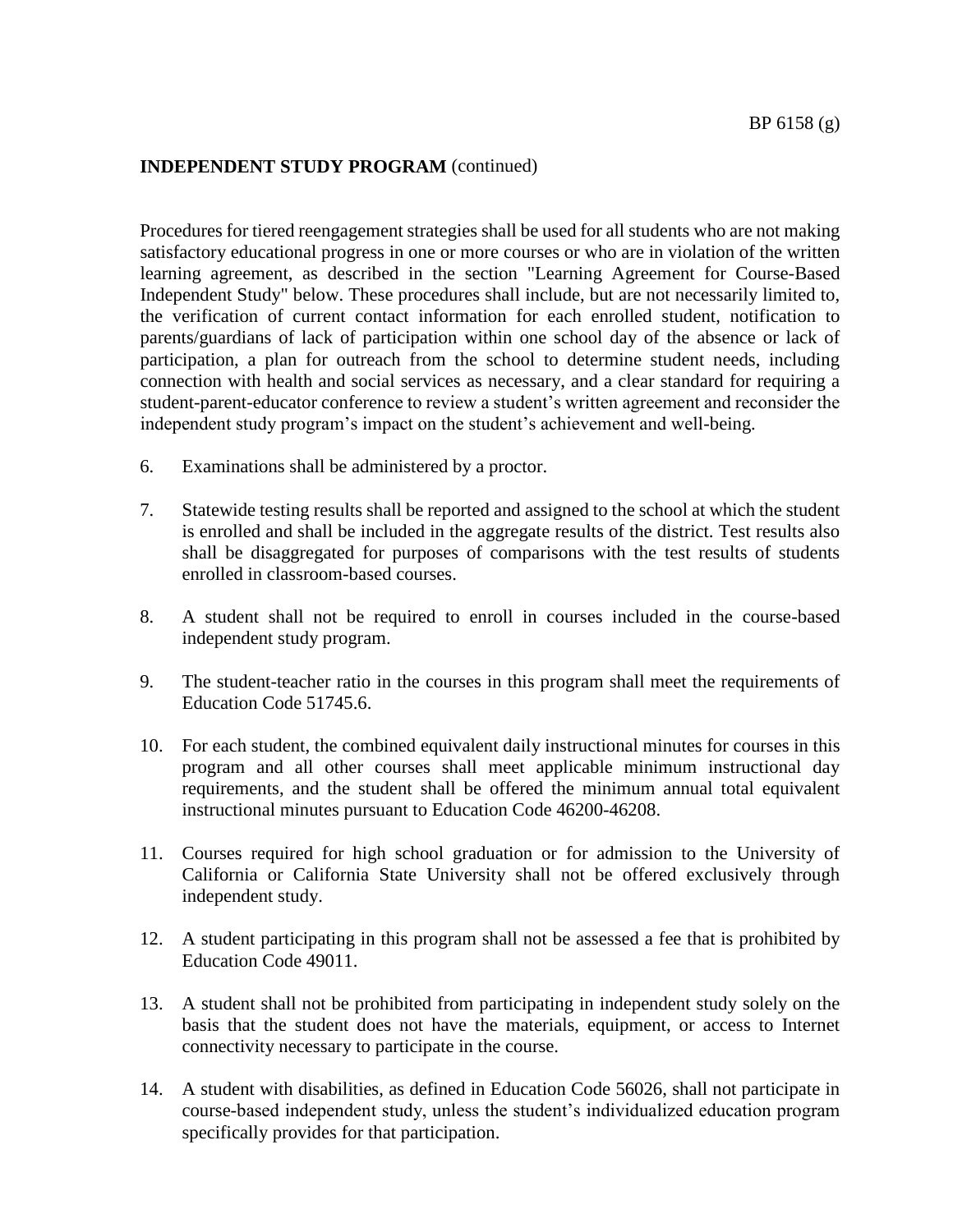- 15. A temporarily disabled student shall not receive individual instruction pursuant to Education Code 48206.3 through course-based independent study.
- 16. The district shall maintain a plan to transition any student whose family wishes to return to in-person instruction from course-based independent study expeditiously, and, in no case, later than five instructional days

#### **Records for Audit Purposes**

The Superintendent or designee shall ensure that records are maintained for audit purposes. These records shall include, but not be limited to: (Education Code 51748; 5 CCR 11703)

- 1. A copy of the Board policy, administrative regulation, and other procedures related to independent study.
- 2. A listing of the students, by grade level, program, and school, who have participated in independent study, along with the units of the curriculum attempted and completed by students in grades K-8 and the course credits attempted by and awarded to students in grades 9-12 and adult education.
- 3. A file of all agreements, with representative samples of each student's work products bearing the supervising teacher's notations indicating that the teacher has personally evaluated the work or personally reviewed the evaluations made by another certificated teacher.
- 4. As appropriate to the program in which the students are participating, a daily or hourly attendance register that is separate from classroom attendance records, maintained on a current basis as time values of student work products judged by a certificated teacher, and reviewed by the supervising teacher if they are two different persons.
- 5. Appropriate documentation of compliance with the teacher-student ratios required by Education Code 51745.6 and 51749.5. (Education Code 51745.6 and 51749.5)
- 6. Appropriate documentation of compliance with the requirements pursuant to Education Code 51747.5 to ensure the coordination, evaluation, and supervision of the independent study of each student by a district employee who possesses a valid certification document pursuant to Education Code 44865 or an emergency credential pursuant to Education Code 44300. (Education Code 51747.5)

The district shall document each student's participation in live interaction and synchronous instruction pursuant to Education Code 51747 on each school day, as applicable, in whole or in part, for which independent study is provided. A student who does not participate in independent study on a school day shall be documented as non-participatory for that school day. (Education Code 51747.5)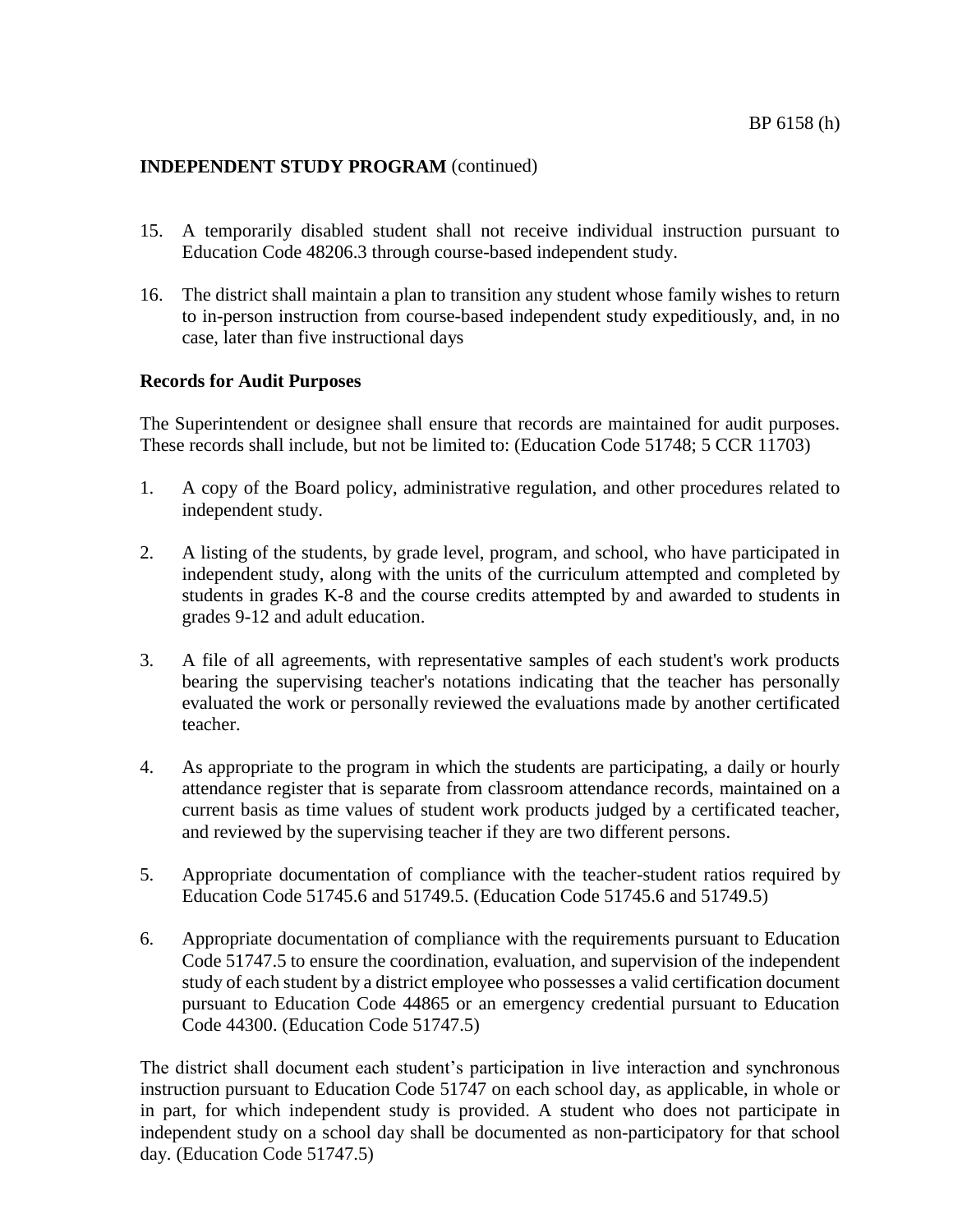The Superintendent or designee also shall maintain a written or computer-based record such as a grade book or summary document of student engagement, for each class, of all grades, assignments, and assessments for each student for independent study assignments. (Education Code 51747.5)

The signed, dated agreement, any supplemental agreement, assignment records, work samples, and attendance records may be maintained on file electronically. (Education Code 51747)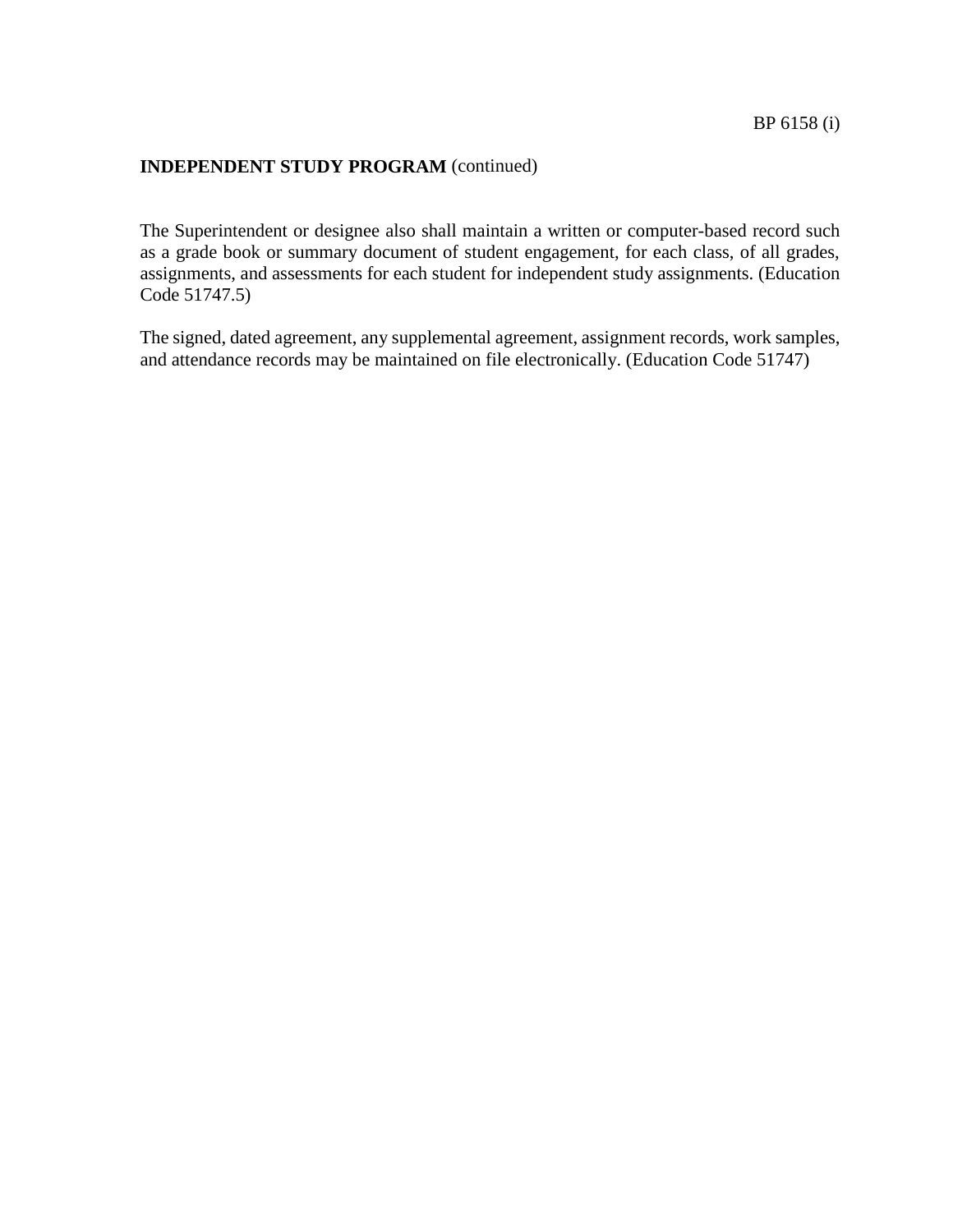Legal Reference: EDUCATION CODE 17289 Exemption for building 41976.2 Independent study programs; adult education funding 42238 Revenue Limits 42238.05 Local control funding formula; average daily attendance 44865 Qualifications for home teachers and teachers in special classes and schools; consent to assignment 46200-46208 Incentives for longer instructional day and year 46300-46300.6 Methods of computing ADA 47612.5 Charter schools operations, general requirements 48204 Residency requirements 48206.3 Home or hospital instruction; students with temporary disabilities 48220 Classes of children exempted 48340 Improvement of pupil attendance 48915 Expulsion: particular circumstances 48916.1 Educational program requirements for expelled students 48917 Suspension of expulsion order 49011 Student Fees 51225.3 Requirements for High School Graduation and Diploma 51745-51749.6 Independent study programs 52522 Adult education alternative instructional delivery 52523 Adult education as supplement to high school curriculum; criteria 56026 Individual with exceptional needs 58500-58512 Alternative schools and programs of choice

FAMILY CODE 6650 Authorization affidavits

CODE OF REGULATIONS, TITLE 5

11700-11703 Independent Study 19819 State audit compliance 20 USC 6301 Highly qualified teachers

CDE PUBLICATIONS 01-05 Guidelines for Piloting Textbooks and Instructional Materials, rev. January 2015 Court Decision A.M. v. Albertsons, LLC,  $(2009)$  Cal.App. $4<sup>th</sup> 455$ Education Audit Appeals Panel Decision Lucerne Valley Unified School District, Case No. 03-02(2005)

WEB SITES CDE: [http://www.cde.ca.gov](http://www.cde.ca.gov/) *https://simbli.eboardsolutions.com/SU/MOaF8AO8cslshSlfGc13QQoEQ==*

**Policy** adopted: February 8, 2005 Reviewed by the Board of Education: August 10, 2021

Policy EL RANCHO UNIFIED SCHOOL DISTRICT Revised: August 10, 2021 **Pico Rivera, California**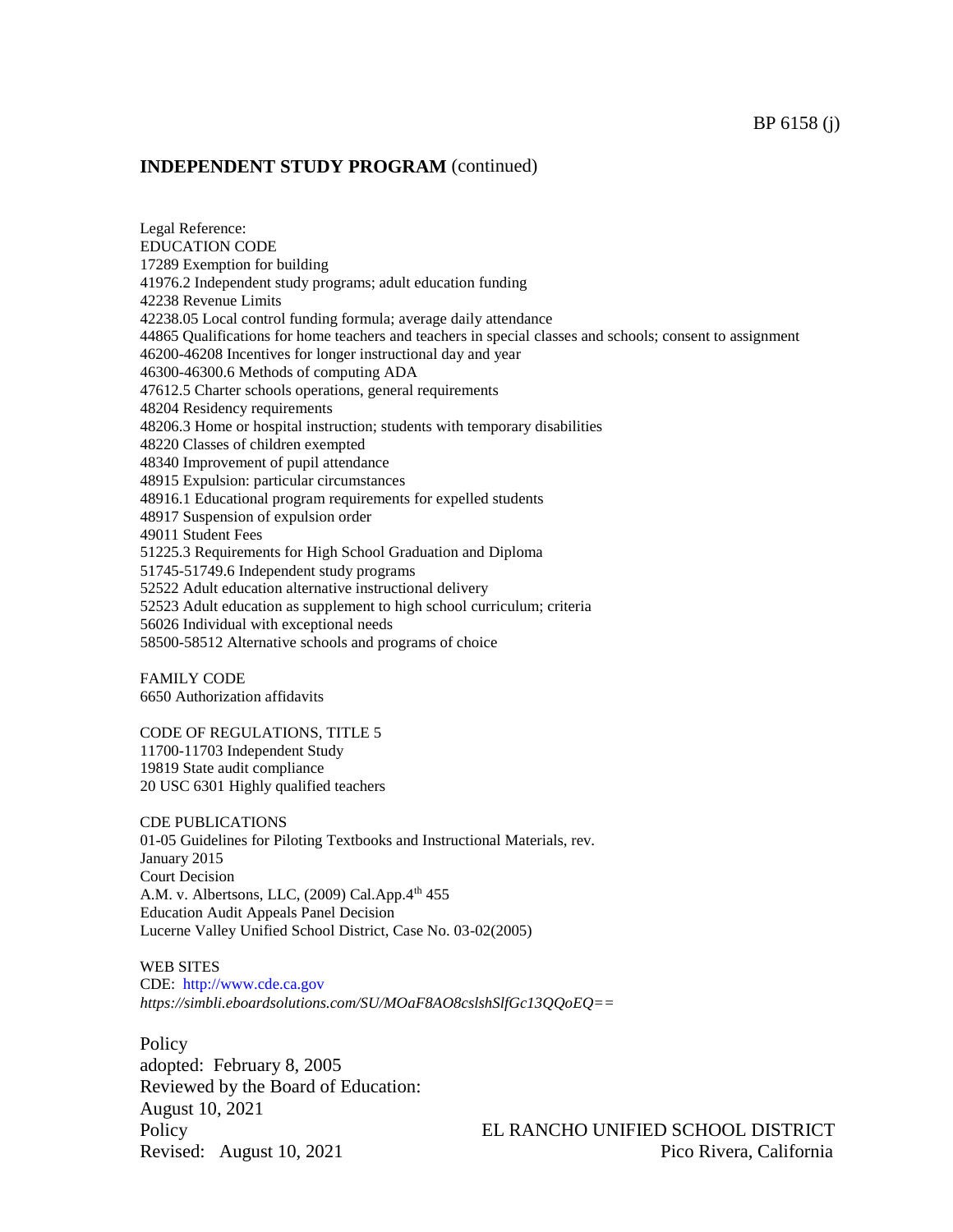# **INDEPENDENT STUDY PROGRAM**

## *Definitions*

*Live Interaction* means interaction between the student and classified or certificated staff and may include peers, provided for the purpose of maintaining school connectedness, including, but not limited to, wellness checks, progress monitoring, provision of services, and instruction. This interaction may take place in person, or in the form of Internet or telephonic communication. (Education Code 51745.5)

*Student-parent-educator-conference* means a meeting involving, at minimum, all parties who signed the student's written independent study agreement pursuant to Education Code 51747 or the written learning agreement pursuant to Education Code 51749.6 (Education Code 51745.5)

*Synchronous instruction* means classroom-style instruction or designated small group or oneon-one instruction delivered in person, or in the form of Internet or telephonic communications, and involving live two-way communication between the teacher and student. Synchronous instruction shall be provided by the teacher of record for that student pursuant to Education Code 51747.5 (Education Code 51745.5)

## **Educational Opportunities**

Educational opportunities offered through independent study may include, but are not limited to: (Education Code 51745)

- 1. Individualized alternative education designed to teach the knowledge and skills of the core curriculum, but not provided as an alternative curriculum.
- 2. Continuing and special study during travel.
- 3. Individualized study for a student whose health, as determined by the student's parent/guardian, would be put at risk by in-person instruction.

In addition, when requested by a parent guardian due to an emergency or illness, independent study may be used on a short-term basis to ensure that the student is able to maintain academic progress in the student's regular classes.

No course required for high school graduation shall be offered exclusively through independent study. (Education Code 51745)

(cf. 6146.1 – High School Graduation Requirements)

The district's independent study option shall be substantially equivalent in quality and quantity to classroom instruction to enable participating students to complete the district's adopted course of study within the customary time frame. Students in independent study shall have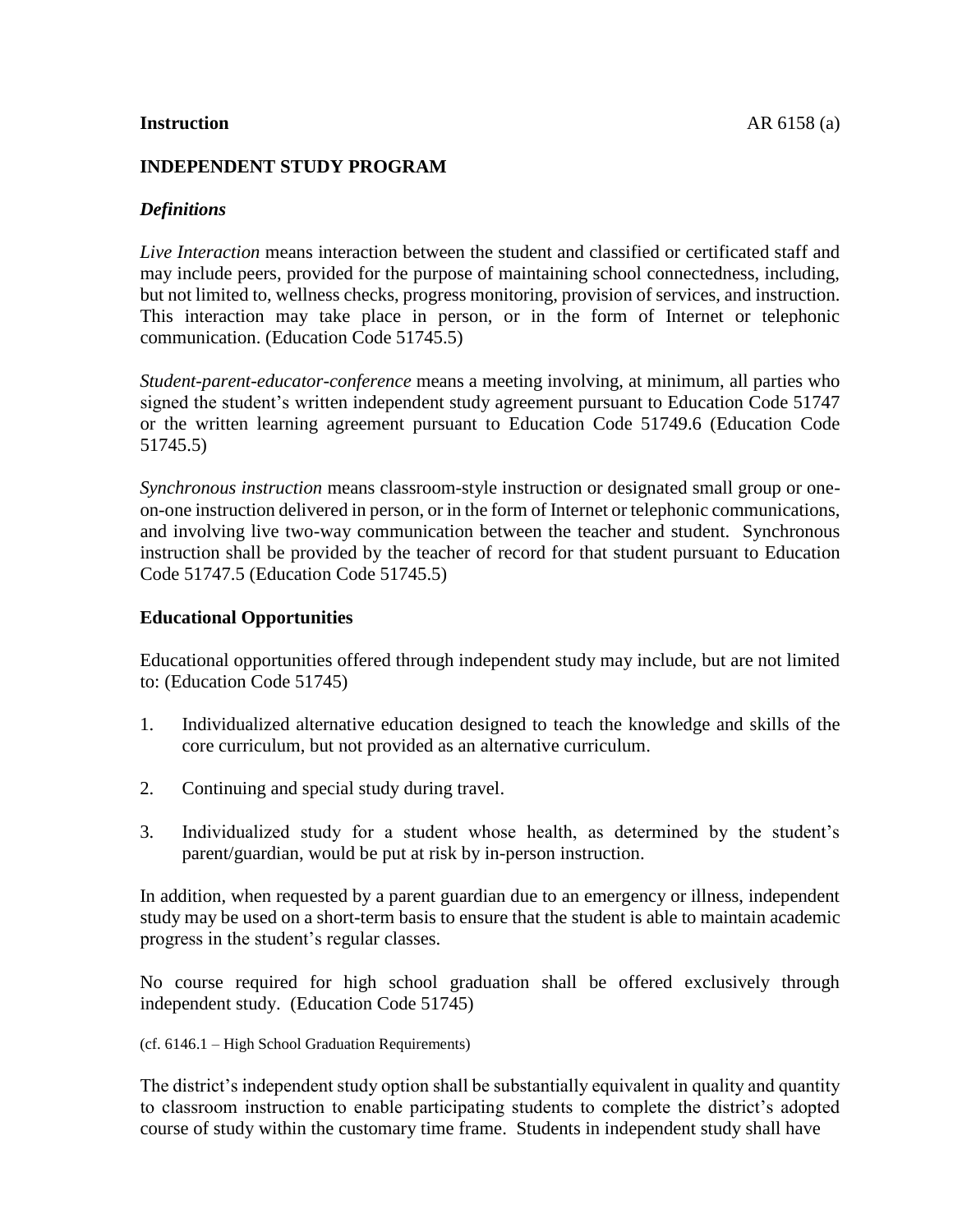access to the same services and resources that are available to other students in the school and shall have equal rights and privileges. (5 CCR 11700, 11701.5)

Students participating in independent study shall have access to Internet connectivity and devices adequate to participate in the educational program and complete assigned work. (Education Code 51747)

The district shall not provide independent study students and their parents/guardians with funds or items of value that are not provided for other students and their parents/guardians. Providing access to Internet connectivity and local educational agency-owned devices adequate to participate in an independent study program and complete assigned work consistent with Education Code 51747, or to participate in an independent study course, as authorized by Education Code 51749.5, shall not be considered funds or other things of value. (Education Code 46300.6, 51747.3)

## **Eligibility**

Students are eligible for independent study as authorized in law, and as specified in board policy and administrative regulation.

No student shall be required to participate in independent study. (Education Code 51747)

Students enrolling in independent study must be residents of the local county or an adjacent county. (Education Code 51747.3)

Full-time independent study shall not be available to students whose district residency status is based on their parent/guardian's employment within district boundaries pursuant to Education Code 48204. (Education Code 51747.3)

(cf. 5111.12 – Residency Based on Parent/Guardian Employment)

No individual with disabilities as defined in Education Code 56026, may participate in independent study unless his/her individualized education program specifically provides for such participation. (Education Code 51745)

(cf. 6159 – Individualized Education Program)

No temporarily disabled student may receive individual instruction pursuant to Education Code 48206.3 by means of independent study. (Education Code 51745)

(cf. 6183 – Home/Hospital Instruction)

No more than 10% of the students enrolled in a continuation high school or opportunity school or program, not including pregnant and parenting students who are primary caregivers for one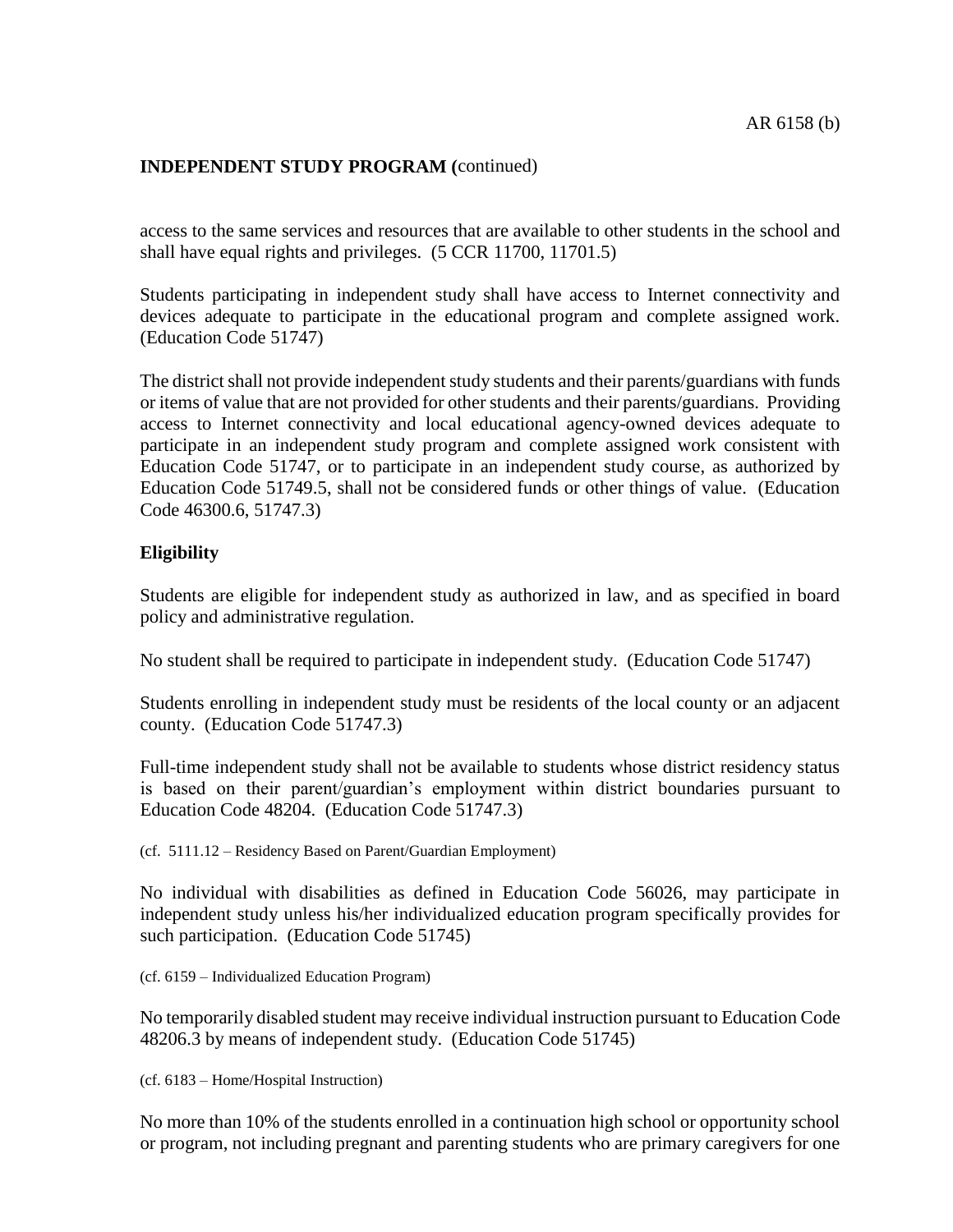or more of their children, may be in independent study at any given time. (Education Code 51745)

- (cf. 5146 Married/Pregnant/Parenting Students)
- (cf. 6182 Opportunity School/Class/Program)
- (cf. 6184 Continuation Education)

Students age 21 or older, and students 19 or older who have not been continuously enrolled in school since their 18th birthday may participate in independent study through the adult education program for the purpose of enrolling in courses required for a high school diploma by Education Code 51225.3 or the Governing Board. (Education Code 46300.1, 46300.4)

(cf. 6200 – Adult Education)

The independent study administrator and/or supervising teacher shall promptly and directly address any failure by the student to meet the terms of the student's written agreement. The following supportive strategies may be used:

#### **Monitoring Student Progress**

- 1. A letter to the student and/or parent/guardian.
- 2. A meeting between the student and the teacher and/or counselor.
- 3. A meeting between the student and the independent study administrator, including the parent/guardian if appropriate.
- 4. An increase in the amount of time the student works under direct supervision When the student has failed to make satisfactory educational progress or missed the number of assignments specified in the written agreement as requiring an evaluation, the Superintendent or designee shall conduct an evaluation to determine whether or not independent study is appropriate for the student. This evaluation may result in termination of the independent study agreement and the student's return to the regular classroom program or other alternative program.

A written record of the findings of any such evaluation shall be treated as a mandatory interim student record which shall be maintained for three years from the date of the evaluation. (Education Code 51747)

## **Criteria for Participation**

Students who are interested in independent study should contact their school principal. Approval for participation shall be based on the following criteria:

1. Evidence that the student will work independently to complete the program.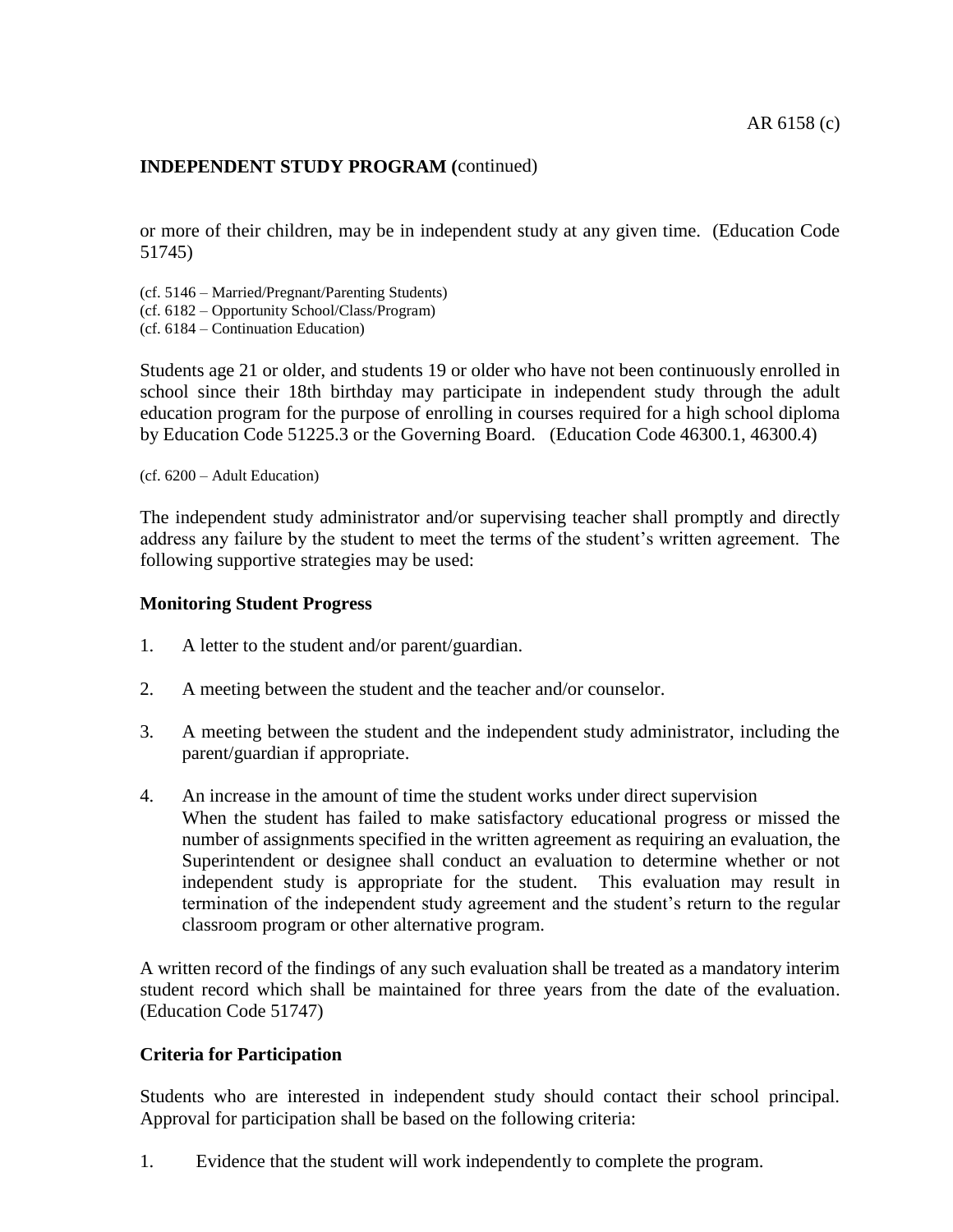2. Availability of experienced certificated staff with adequate time to supervise the student effectively.

#### **Written Agreements and Assignments**

A written independent study agreement shall be executed for each participating student. The agreement shall include, but not be limited to, all of the following: (Education Code 51747)

- 1. The manner, frequency, times and place for submitting the student's assignments and for reporting his/her progress.
- 2. The objectives and methods of study for the student's work, and the methods used to evaluate that work.
- 3. The specific resources, including materials and staff, which will be made available to the student.
- 4. The district's independent study policy describing the maximum length of time allowed between an assignment and its completion and the number of missed assignments, which will trigger an evaluation of whether the student should be allowed to continue in independent study.
- 5. The duration of the independent study agreement, including the beginning and ending dates for the student's participation in independent study under the agreement. No independent study agreement shall be valid for any period longer than one semester, or one-half year for a school on a year-round calendar.
- 6. A statement of the number of course credits or, for the elementary grades, other measures of academic accomplishment appropriate to the agreement, to be earned by the student upon completion.
- 7. A statement that independent study is an optional educational alternative in which no student may be required to participate. In the case of a student who is referred or assigned to any school, class or program pursuant to Education Code 48915 or 48917, the agreement shall also include the statement that instruction may be provided through independent study only if the student is offered the alternative of classroom instruction.

(cf. 5144.1 – Suspension and Expulsion/Due Process)

The curriculum and methods of study specified in the written agreement shall be consistent with the Governing Board's policies, administrative regulations and procedures for curriculum and instruction. (5 CCR 11702)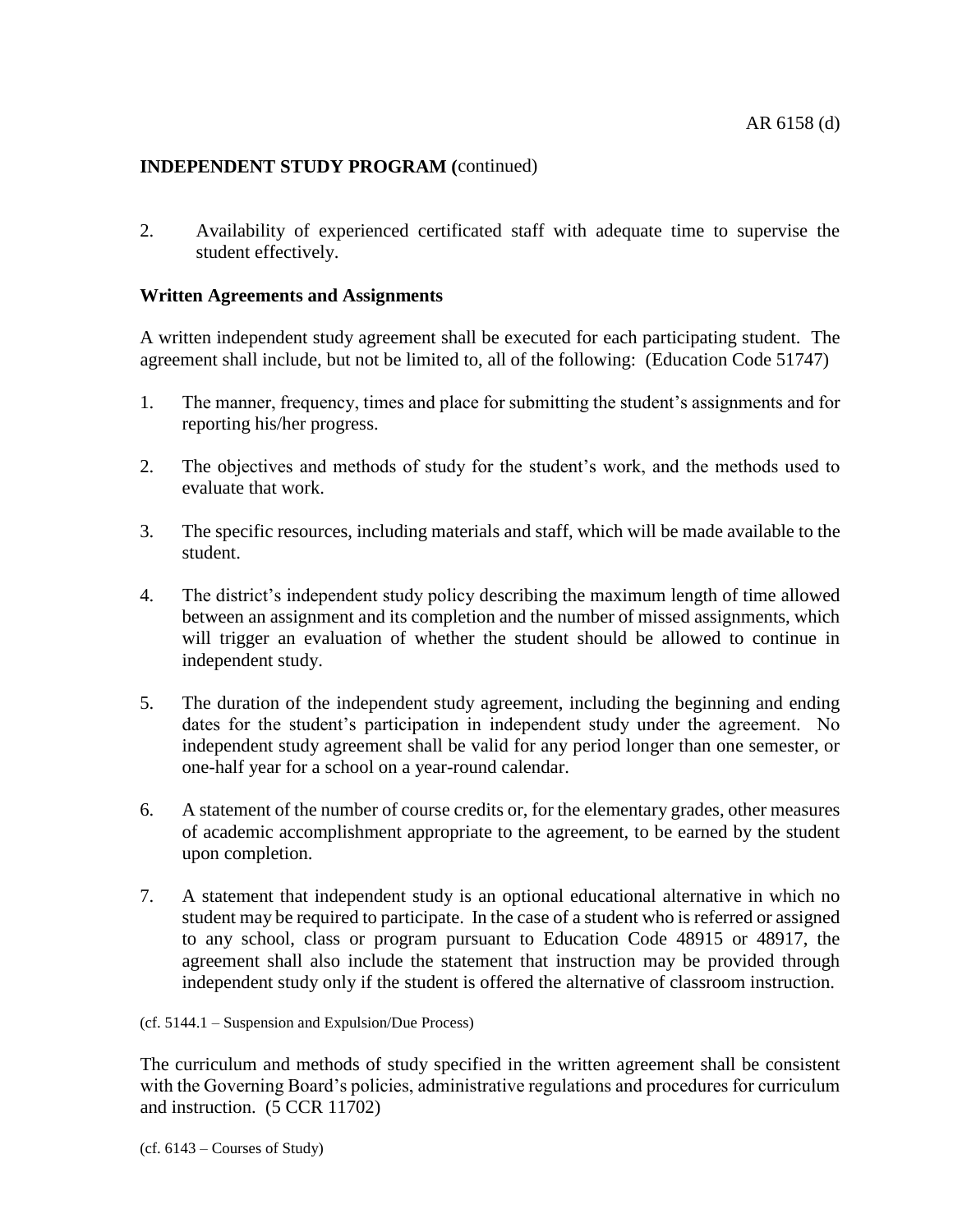The agreement also may include a schedule for achieving objectives and completing the agreement and a schedule of conferences between the student and supervising teacher.

Before beginning the independent study, each written agreement shall be signed and dated by the student, the parent/guardian of the student under 18 years of age, the certificated employee designated as responsible for the general supervision of independent study, and all persons who have direct responsibility for providing assistance to the student. (Education Code 51747)

The agreement shall state that the parent/guardian's signature confers his/her permission for the student's independent study as specified in the agreement.

#### **Student Rights and Responsibilities**

Students participating in independent study shall have the right, continuously, to enter or return to the regular classroom mode of instruction.

Independent study students who are late, miss scheduled conferences or do not submit assigned work on time shall not be reported as tardy or truant. However, the independent study administrator shall promptly and directly address any failure by the student to meet the terms of his/her written agreement. The following supportive strategies may be used:

- 1. A letter to the student and/or parent/guardian, as appropriate.
- 2. A special meeting between the student and the teacher and/or counselor.
- 3. A meeting between the student and the administrator, including the parent/guardian if appropriate.
- 4. An increase in the amount of time the student works under direct supervision.

When the student has missed the number of assignments specified in Board Policy as precipitating an evaluation, the Superintendent or designee shall conduct an evaluation which may result in termination of the independent study agreement, with the student's return to a regular classroom or alternative instructional program.

(cf. 1312 – Complaints Concerning the Schools) (cf. 1312.1 – Complaints Concerning District Employees)

#### **Administration of Independent Study**

The responsibilities of the independent study administrator shall be to:

1. Ensure that the district's independent study option is operated in accordance with law, Board policy and administrative regulation.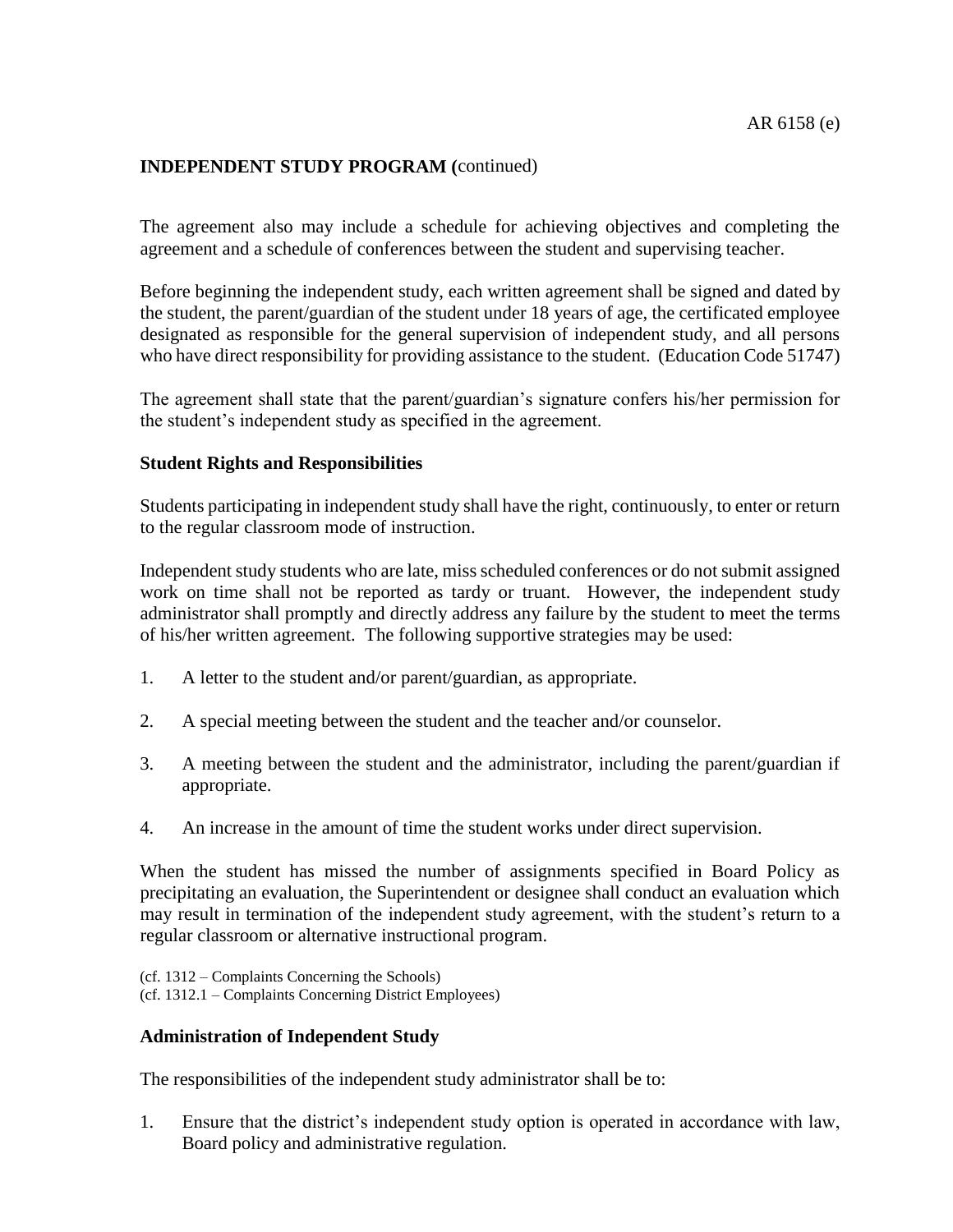- 2. Approve the participation of students requesting independent study for a period exceeding five school days.
- 3. Facilitate the completion of independent study written agreements.
- 4. Approve all credits earned through independent study supervised at a location apart from the student's regular school and forward the information to the appropriate staff so that the information becomes part of the student's record.
- 5. Recommend certificated staff to be assigned as independent study teachers at the required teacher-student ratios pursuant to Education Code 51745.6.
- 6. Supervise any staff assigned to independent study functions who are not regularly supervised by another administrator.
- 7. Complete or coordinate the preparation of all necessary reports and records.
- 8. Establish and maintain in a systematic manner all records required by law, Board policy and administrative regulation.
- 9. Monitor enrollment in independent study to stay within prescribed limits and to maximize income to the district without compromising the educational quality of independent study.
- 10. Develop and manage the budget for independent study.
- 11. Obtain and maintain current information and skills required for the operation of an independent study strategy that meets established standards for the district's educational programs.
- 12. Prepare and submit reports as required by the Board or Superintendent.
- 13. Assure smooth transition into and out of the independent study mode of instruction.

#### **Supervising Teachers**

Each student's independent study shall be coordinated, evaluated, and carried out under the general supervision of a district employee who possesses a valid certification document pursuant to Education Code 44865 or emergency credential pursuant to Education Code 44300, registered as required by law, and who consents to the assignment. (Education Code 44865, 51747.5; 5 CCR 11700)

The ratio of student average daily attendance for independent study students age 18 years or younger to full-time equivalent certificated employees responsible for independent study shall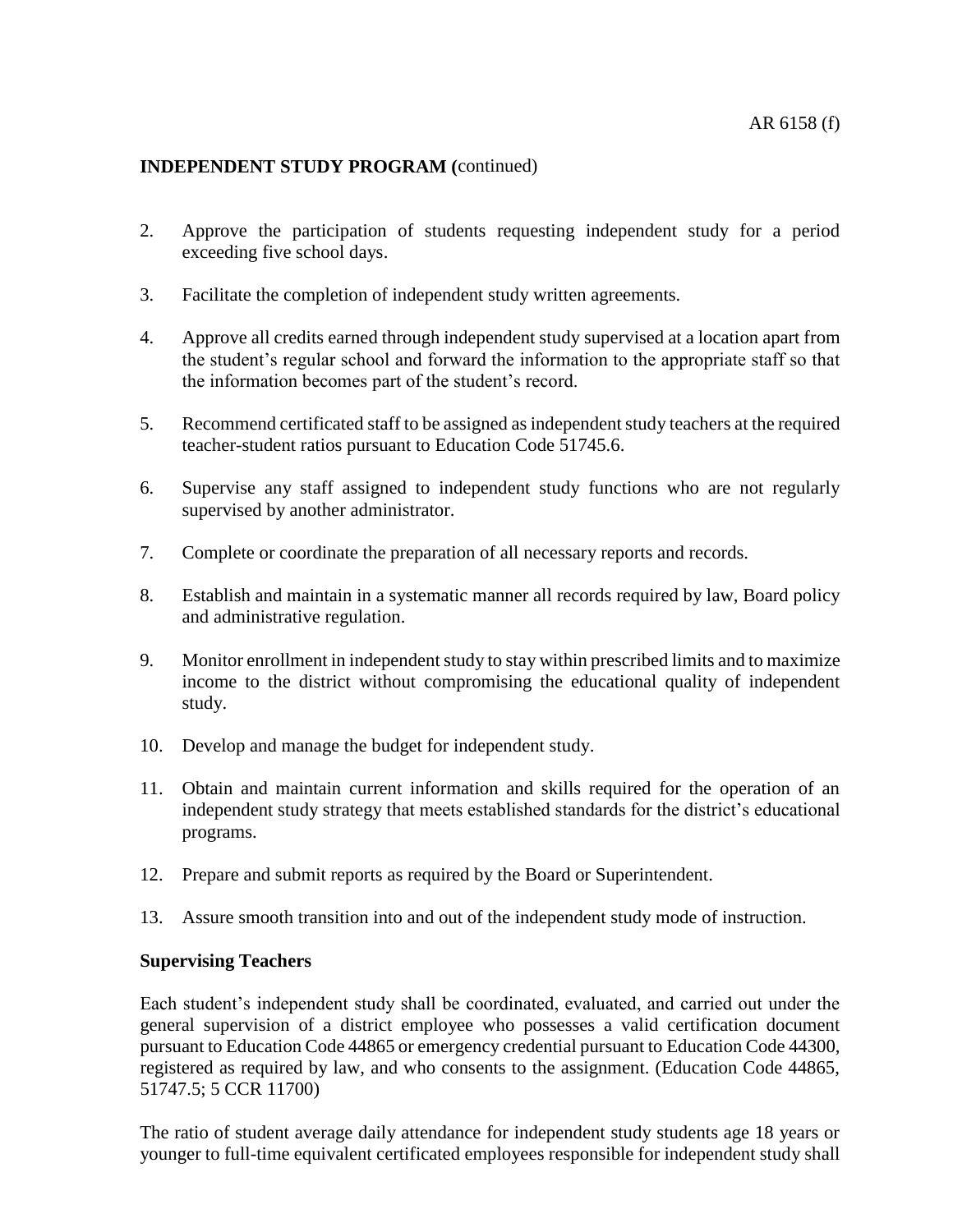not exceed the equivalent ratio for all other education programs in the district, unless a new higher or lower ratio for all other educational programs offered is negotiated in a collective bargaining agreement or the district enters into a memorandum of understanding that indicates an existing collective bargaining agreement contains an alternative ratio. (Education Code 51745.6)

Independent study teachers shall:

- 1. Complete designated portions of the written agreement and add additional information to the written agreement when appropriate and sign the agreement.
- 2. Supervise and approve coursework and assignments.
- 3. Design lesson plans when necessary.
- 4. Assess student work.
- 5. Personally judge the time value of assigned work or work products completed and submitted by the student and assign a grade or other approved measure of achievement.
- 7. Select and save with each agreement representative samples of the student's completed and evaluated assignments on not less than a monthly basis, preferably biweekly.
- 8. Maintain records of student assignment showing the date the assignment is given and the date the assignment is due.
- 9. Maintain a daily or hourly attendance register in accordance with item #4 in the section on "Records for Audit Purpose" in the accompanying Board Policy.
- 10. Provide direct instruction and counsel as necessary for individual student success.
- 11. Hold regular meetings with students to discuss student progress.
- 12. Documenting each student's participation in live interaction and/or synchronous instruction pursuant to Education Code 51646 on each school day for which independent study is provided

The Superintendent or designee shall ensure that independent study teachers have access to professional development and support comparable to classroom-based teachers.